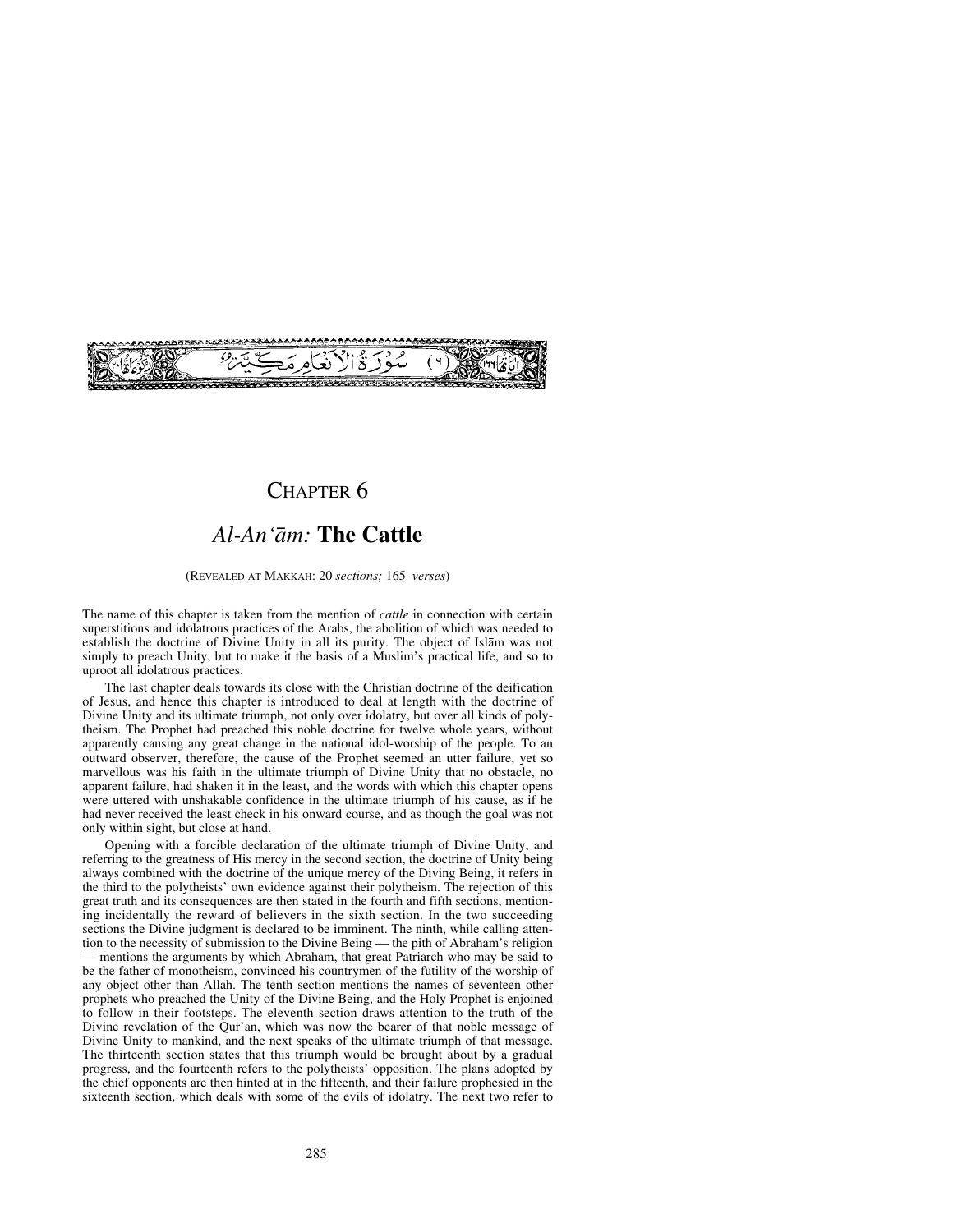the polytheists' self-imposed superstitious restrictions against the use of the flesh of certain animals, and the prohibited foods. The guiding rules of life are then briefly stated in the nineteenth section, while the chapter is closed by drawing attention to the great goal before the faithful; because, undoubtedly, the doctrine of Unity raised the ideal of human life to a very high standard.

The whole of this chapter was revealed in one portion (I'Ab-Rz). It is generally considered to belong to the last year of the Holy Prophet's life at Makkah.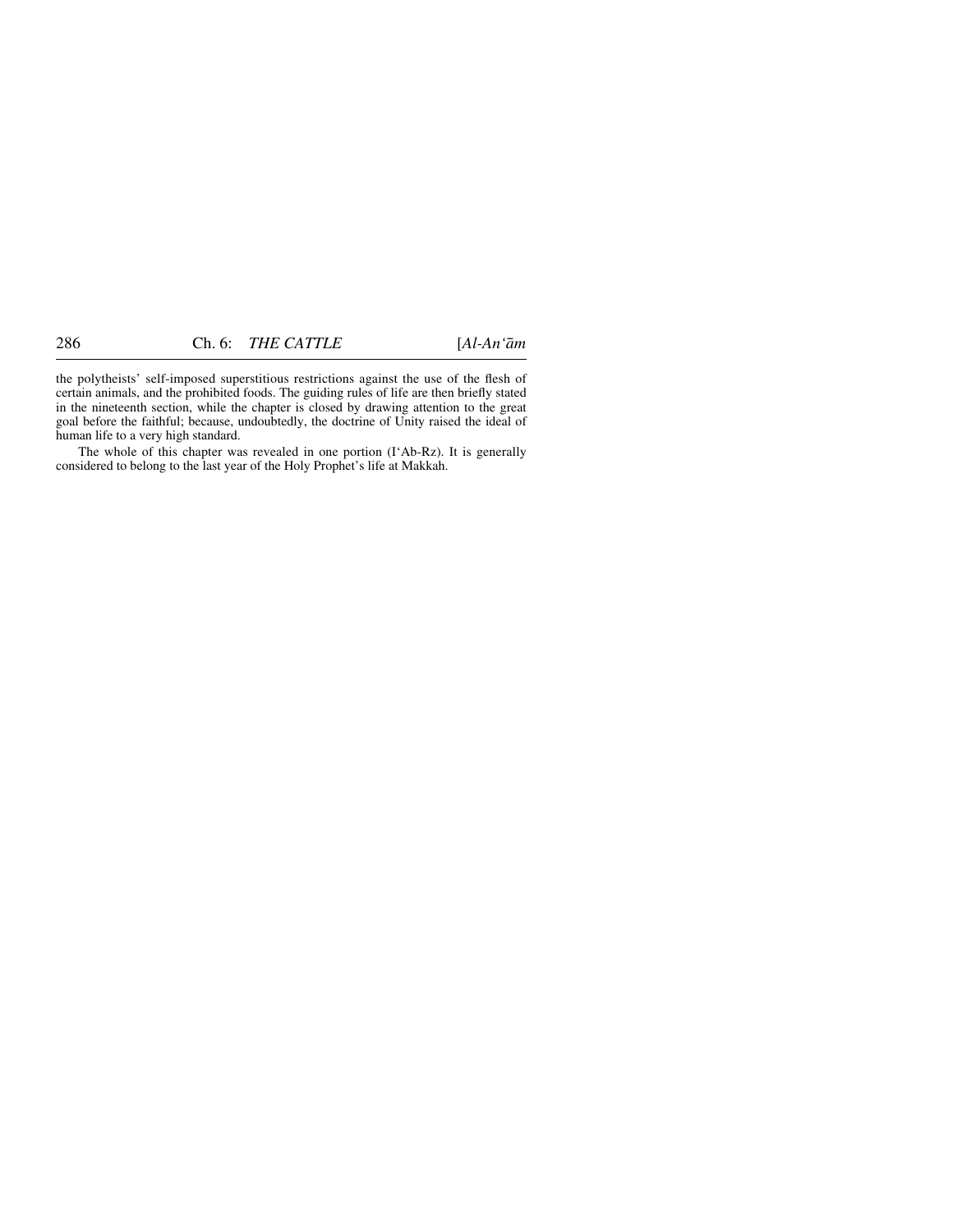#### SECTION 1: **Ultimate Triumph of Divine Unity**

In the name of Allåh, the Beneficent, the Merciful.

**1** Praise be to Allåh, Who created the heavens and the earth, and made darkness and light. Yet those who disbelieve set up equals to their Lord.*<sup>a</sup>*

**2** He it is Who created you from clay, then He decreed a term. And there is a term named with Him; still you doubt.*<sup>a</sup>*

**3** And He is Allåh in the heavens and in the earth. He knows your secret (thoughts) and your open (words), and He knows what you earn.*<sup>a</sup>*

**4** And there comes not to them any message of the messages of their Lord but they turn away from it.

**5** So they rejected the truth when it came to them, but soon will come to them the news of that which they mocked.

**6** See they not how many a generation We destroyed before them, whom We had established in the earth as We have not established you, and We sent

بِسُّعِهِ اللهِ التَّحْسُلُنِ البَ<del>َحِسِ</del>يْمِوِ () آلْحَمْنُ لِلَّهِ الَّذِيْ خَلَقَ السَّلْوٰتِ وَالْآَتْرِضَ وَجَعَلَ الظُّلُمْتِ وَ النُّوْرَةُ وي آلوبن كَفَرُوا بِرَبِّهِمُ يَكْرِ الْوَسَ 9 هُوَ الَّذِي خَلَقَكُمْ قِنْ طِينِ تَدُّدَّقَضَى أَجَلًا \* وَآجَلٌ مُّسَمًّى عِنْدَاهُ شُمَّ أَنْتُفُرْ تمة ترون ⊙ وَهُوَ اللَّهُ فِي السَّلَمٰوٰتِ وَفِي الْأَدْضِ لَيَعْلَمُ سركە دېر دىن ئىق ئولغا ئىگسلۇن © دَ مَا نَآتِيْهِهْ قِينَ أَيَةٍ قِينَ أَنِتِ سَ بِّهِمْ الآڪَانُوُٚاعَنَهَامُغُرِضِينَ۞ فَقَدْرَكَنَّابُوْا بِبِالْجَقَّ لَعَاجَآءَهُمْ فُسُودَ يَأْتِيْهِمْ أَنَّبُلُوْ مَا كَانُوْا بِهِ يَسْتَهْزِءُونَ أَلَّهُ يَرْدًا كَمْ أَهْلَكْنَا مِنْ قَبْلُهِمْ مِّنْ قَدْنِ مَبْحَثَّةٌ مُحْرِفِي الْأَدْضِ مَالَةٍ نُمَكِّنٌ لْكَثْرُ دَائِنَ يَسْلُنَا السَّعَآءَ عَلَيۡهِمۡ مِّينَ مَا يَرَّ

<sup>1</sup>*a.* The words that Allåh is the Maker of darkness and light are directed against the dualistic doctrine of the Magian religion, which holds light and darkness to be two co-eternal principles. The religion of Islåm is the purest monotheism, and thus it holds that the ultimate cause of all things is the Great Maker of the heavens and the earth. Pure monotheism holds out before man the bright hope that, as goodness is inherent in the Divine Being, it is also the goal to which the creation moves on; while dualism considers the prevalence of evil to be necessary.

<sup>2</sup>*a.* The first term is that of life and the second the Resurrection. All men are here said to be created from clay, which means, in the case of Adam as well as men generally, that the earth is the original source, and dust the first stage, of life.

<sup>3</sup>*a.* Life in Resurrection spoken of in the previous verse is here stated to be the result of man's own actions, which, whether done secretly or openly, are known to God. It is out of *what you earn* that He shapes a new life for you.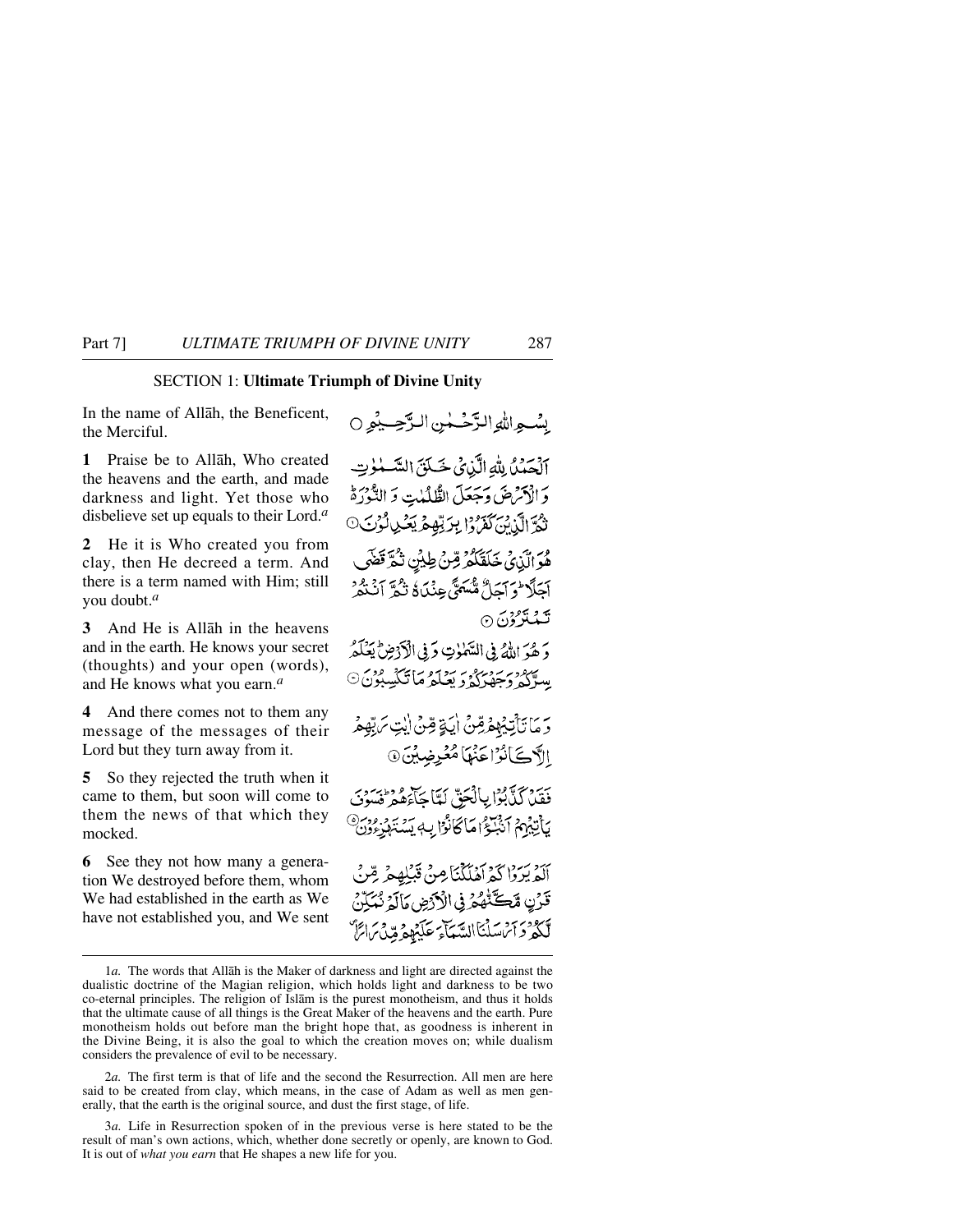the clouds pouring abundant rain on them, and We made the rivers flow beneath them? Then We destroyed them for their sins, and raised up after them another generation.

**7** And if We had sent down to thee a writing on paper, then they had touched it with their hands, those who disbelieve would have said: This is nothing but clear enchantment.*<sup>a</sup>*

**8** And they say: Why has not an angel been sent down to him? And if We send down an angel, the matter would be decided and then they would not be respited.*<sup>a</sup>*

**9** And if We had made him an angel, We would certainly have made him a man, and (thus) made confused to them what they confuse.*<sup>a</sup>*

**10** And certainly messengers before thee were derided, but that which they derided encompassed those of them who scoffed.*<sup>a</sup>*

وَجَعَلْنَا الْأَنْهَرَ تَجْرِيْ مِنْ تَجْتِهِمْ فَأَهْلَكَ مُهْرَبِينٌ نُوَبِهِهِ وَالشَّأْنَامِنُّي بَعْيِيْهِمْ قَسْرَتَنَا الْخَبْرِيْنَ۞

وَلَوْنَزَّلْنَا عَلَيْكَ كِتْبَائِيْ قِرْطَائِن فَلَمْسُوُهُ بِآيِنِ يُهِمْ لَقَالَ الَّذِينَ كَفَرَةٍ إِنْ هٰذَآ إِلاَّ سِحْرٌ مُّبِيْنٌ ۞

دَ قَانُوْالَوْ لَاَ أَنْزَلَ عَلَيْهِ مَلَكٌ وَلَيْهِ أنزلنا مَلَكًا لَفْقُدَى الْمَصْرُ تُسْتَرَ بكائي<del>نَظَارُدِ</del>رَ 6

وَ لَوْ جِعَلْنَٰهُ مَلَّكًا تَجْعَلْنَٰهُ رَجُلًا وَّ لَلْبَشَنَا عَلَيْهِمْ مَّا يَلْبِسُوْنَ @

وَلَقَدْ اِسْتُهْمْزِجَ بِيْرُسُلِ قِنْ مَمْلِكَ فَعَاقَ بِالَّذِينَ سَخِرُوْاصِنَّهُمْ مَاكَانُوْابِهِ يَسْتَهْزُوْوَيْ

9*a.* The meaning is that if an angel were made a messenger to mankind, he would doubtless appear in the form of man inasmuch as the physical eye cannot see angels. Moreover only a human being could serve as a model for men. Thus in case an angel appeared in the shape of a man, there would still be the same confusion in their minds as when a human being was entrusted with the Divine message.

10*a,* see next page.

<sup>7</sup>*a.* Compare 4:153: "The People of the Book ask thee to bring down to them a Book from heaven". So far removed are people from spiritual realities that they want to see them in a physical form. If truth had been sent down to man in the physical form of a book, and had not been revealed to the mind of man, it could not bring about a transformation in the minds of men. But even if it had taken a physical shape, they would have called it an enchantment, and still rejected it.

<sup>8</sup>*a.* The Divine message was undoubtedly brought by an angel, but here again they wanted to see the spiritual reality of the angel in a physical form. The presence of angels was felt by the righteous in the transformation which they worked in their hearts but the hearts of the wicked were impervious to all good, and hence the only form in which the angels could make their presence felt to them was by punishing them for their evil deeds. Hence the coming of the angels to the guilty is always spoken of in the Qur'ån as being synonymous with the infliction of the punishment with which they were threatened. Compare 2:210, and v. 158.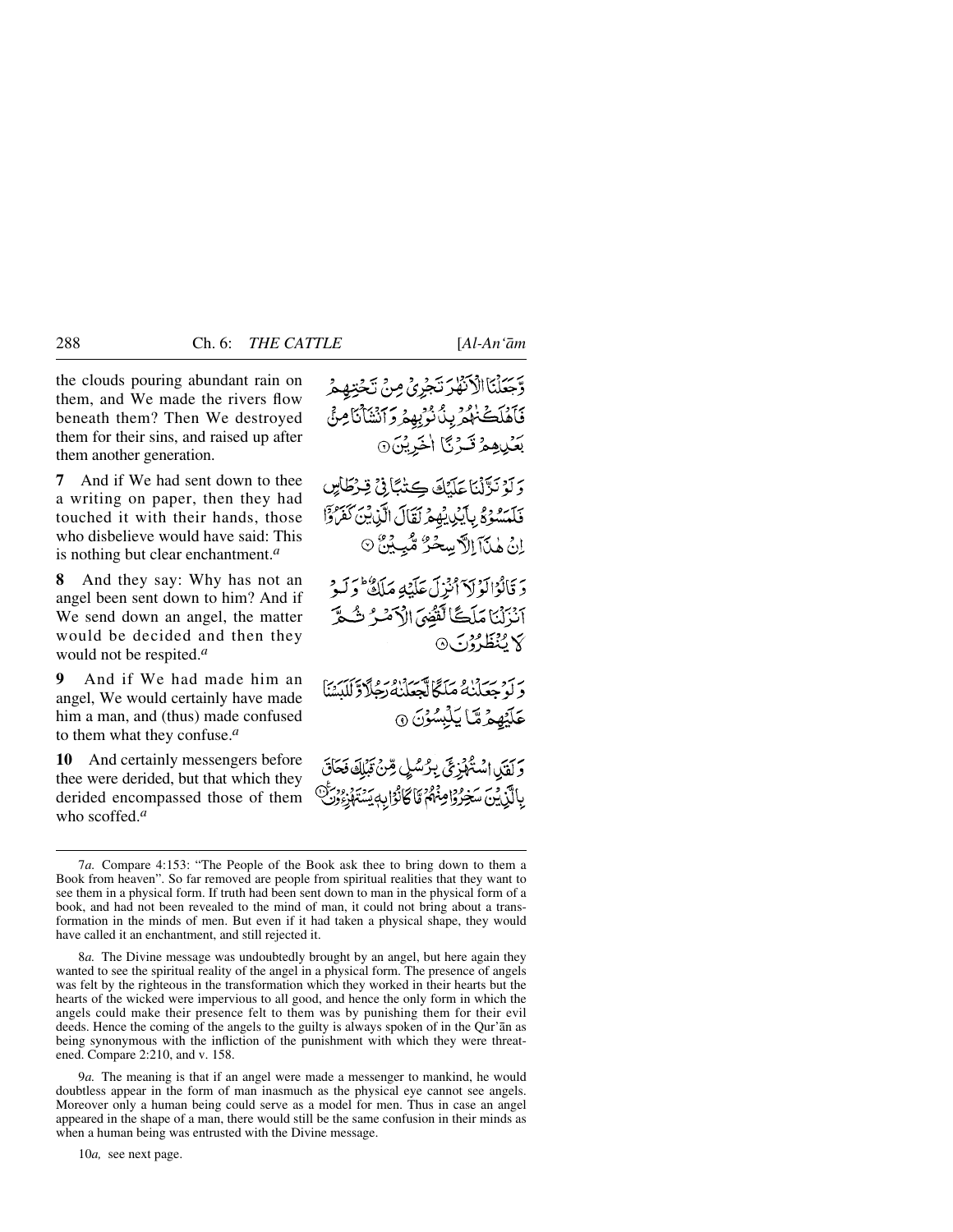# SECTION 2: **Greatness of Divine Mercy**

**11** Say: Travel in the land, then see what was the end of the rejectors.

**12** Say: To whom belongs whatever is in the heavens and the earth? Say: To Allåh. He has ordained mercy on Himself.*<sup>a</sup>* He will certainly gather you on the Resurrection day — there is no doubt about it. Those who have lost their souls will not believe.

**13** And to Him belongs whatever dwells in the night and the day. And He is the Hearing, the Knowing.

**14** Say: Shall I take for a friend other than Allåh, the Originator of the heavens and the earth, and He feeds and is not fed? Say: I am commanded to be the first of those who submit. And be thou not of the polytheists.

**15** Say: Surely I fear, if I disobey my Lord, the chastisement of a grievous day.

**16** He from whom it is averted on that day, Allåh indeed has had mercy on him. And this is a manifest achievement.

**17** And if Allåh touch thee with affliction, there is none to remove it but He. And if He touch thee with good, He is Possessor of power over all things.*<sup>a</sup>*

فَكِي بِسِيْرُوْا فِي الْأَمْرَضِ نَيْجَ انْظُرُوْا كَيْفَ كَانَ عَاقِبَةُ الْمُكَّذِّبِيِّنَ @ قُلْ لِّيَنَ مَّا فِي السَّيْرِتِ وَالْأَدَّضِ قُلْ لِللَّهِ كَتَبَ عَلَىٰ نَفْسِهِ الرَّدْيَ الْجَنْعَةُ لَيْجِيْعَنَّاهُ اِلَىٰ يَوۡمِ الۡقِيۡبَةِ لَارَبِّبَ فِيۡلِح ٱلۡآيَٰنِيۡنَ خَسِرْدَ انْفُسَرُهُ فَقِيهِ لَا يُؤْمِنُوْنَ وَآمَٰ مَا سَڪَنَ فِي الْکِيلِ وَ النَّهَاَ: وَهُوَالسَّمِيْعُ الْعَلِيْمُ® فَكِي أَخَذَرَ اللَّهِ أَنَّجْنُ وَلِنَّا فَأَطِرالسَّمٰوٰتِ دَالْأَمْرَضِ دَهُوَ يُطْعِيرُ وَلَا يُظْعَمْ قَبْلُ إِنَّيَّ أَمِينُتُ أَنْ أَكْذَنَ أَوَّلَ مَنْ أَسْر وَلَا تَكُوْنَنَّ مِنَ الْمُشْرِكِيْنَ، قَلْ إِذْ آَخَانُ إِنْ عَصَدْتُ رَبِّيءَ <u>يَوْمٍ</u> عَظِيْمٍ۞ مَنْ يَقْدَرُ بِمَدْلَمٍ يَوْمَيِنِي فَقَدْ رَحِيَكَ ۖ وَ ذٰلِكَ الْفَوْشِ الْمُبِيِّنِ ۞ وَإِنْ يَمْسَسْكَ اللَّهُ بِضُرِّ فَلَا كَاشِفَ لَةَ الْآُهُوَ \* وَ إِنْ تَمْسَسْكَ بِخَيْرِ فَهُوَ عَلَىٰ ڪُلِّ يَنْئَ ءِ قَبِيلِيْرُ۞

<sup>10</sup>*a.* They ridiculed the idea of the Prophet and the believers being triumphant. Truth had always triumphed, they are told, and it would triumph even now.

<sup>12</sup>*a.* The words *He has ordained mercy on Himself* imply that mercy is in fact His very nature. The evidence of Divine mercy is manifest in the physical world: He has created all things for the benefit of man. Would He not deal equally mercifully with man in his spiritual needs and send a revelation to guide him?

<sup>17</sup>*a.* I.e. Allåh, being All-powerful, will bring good to you.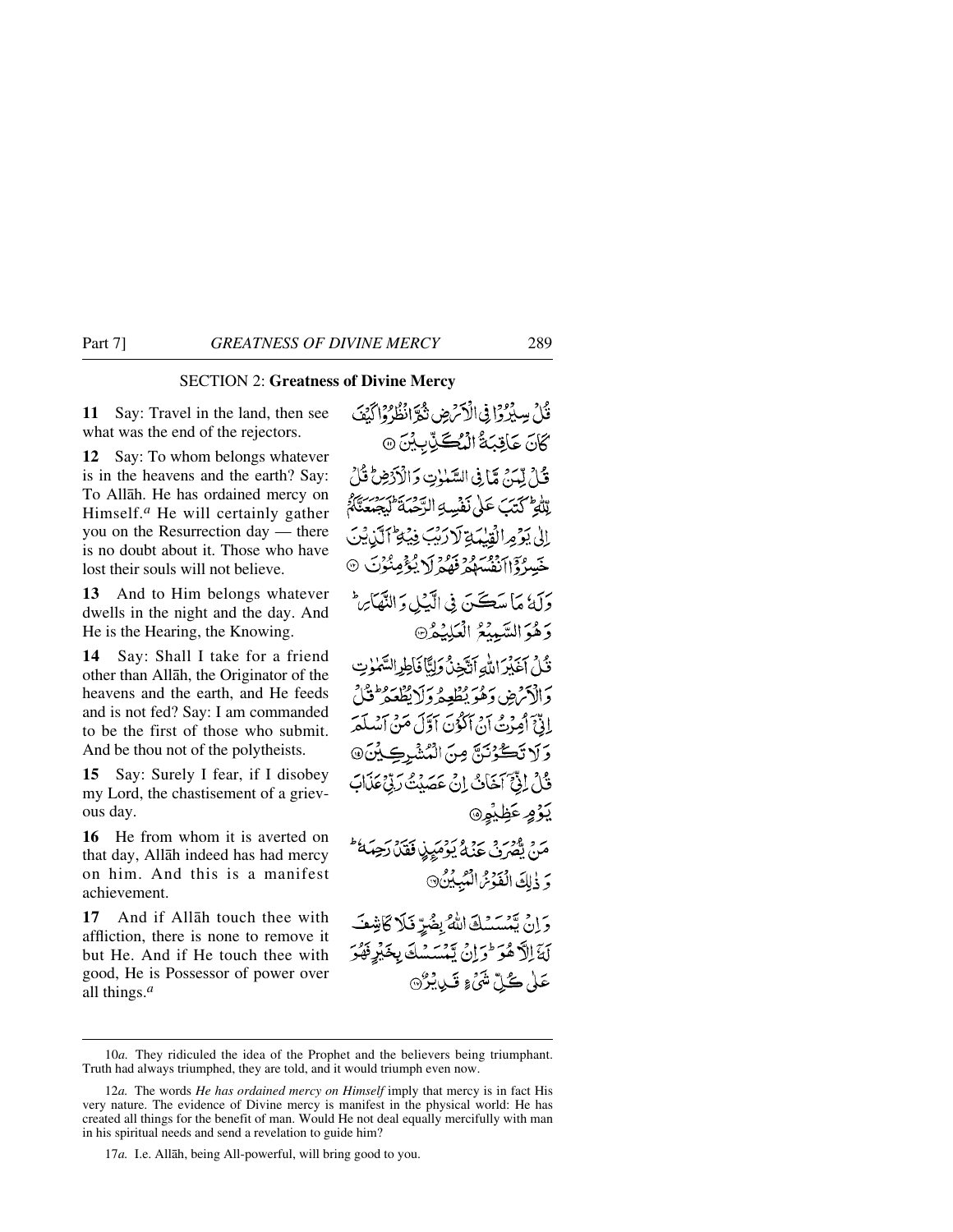**18** And He is the Supreme, above His servants. And He is the Wise, the Aware.

**19** Say: What thing is the weightiest in testimony? Say: Allåh is witness between you and me. And this Qur'ån has been revealed to me that with it I may warn you and whomsoever it reaches.*<sup>a</sup>* Do you really bear witness that there are other gods with Allåh? Say: I bear not witness. Say: He is only One God, and surely I am innocent of that which you set up (with Him).

**20** Those whom We have given the Book recognize him as they recognize their sons.*<sup>a</sup>* Those who have lost their souls — they will not believe.

5 هُوَ الْقَاهِرُ فَوَقَ عِبَادِهٖ وَهُوَ الْحَكِيمُ الْخَبِيرُ

قُالُ آيُّ شَيْءٍ أَڪَبَرُ شَهَادَ ةَ فَقُلِ اللَّهُ ثَيْرِ يَهِ بِهِ بِهِ بِهِ بِهِ بِهِ بِهِ مِعْرِ مِنْ الْمَرِيخِ إِلَيَّ هٰذَا الْقَرْانُ لِأَنْذِينَ كَثَيْرِيهِ وَمَنْ بَلَغَ ۖ أَبِيَّنَّهُمْ لَتَتَّذَّهَدَٰدُوۡنَ أَنَّ مَعَ اللَّهِ الْهَةَ ۚ أَخْرٰىٰٓ قُلْ ۖ لَآ أَشْهَلُ ۚ فَيْلَ إِنَّهَا هُوَ إِلٰهُ ۗ وَاحِلَّا وَّلِمَاتِي بَرِيُّءُ قِيمًا تُشْرِرُوْنَ۞

أَلَّذِيْنَ اتِّبَعُهُمُّ الْكِتُبَ يَعْرِفُوْنَهُ كَمَا بَعْرِ، فَوْرَ سَنَ مِنْ مِنْ مِنْ تَبِينِ خَسِرُوْا أَنْفُسِهُمْ فَهُمْ لَا يُؤْمِنُوْنَ نَّ

# SECTION 3: **Polytheists' Witness against Themselves**

**21** And who is more unjust than he who forges a lie against Allåh or gives the lie to His messages? Surely the wrongdoers will not be successful.

**22** And on the day We gather them all together, then We shall say to those who set up gods (with Allåh): Where are your associate-gods whom you asserted?

**23** Then their excuse*<sup>a</sup>* would be nothing but that they would say: By Allåh, our Lord! we were not polytheists.

دَ مَنْ أَظْلَةُ مِيَّنِ إِنْ تَزْيِ عَلَى اللَّهِ كَذِبًا آؤَكَنَّكَ بِأَيْتِهِ إِنَّكَ لَا يُفْلِحُ الظَّٰلِمُوْنَ۞ بريزد برد وود و حَديمًا نَهْرَ نَقُوْلُ لِلَّذِبْنَ آشْرَكَّوْٓااَيْنَ شُرَكَاوُكُمُّ الَّذِينَ گ<sup>32</sup>ر تزعمونَ ⊙ نْبُعَ لَمْ تَكُنُّ فِيَنْتَهُمْ إِلَيْ آنْ قَالُوْإِدَاللَّهِ سَ تِنَا مَاڪُنَّا مُشْرَكِيْنَ۞

<sup>19</sup>*a.* The Holy Prophet was thus a warner, not for the Arabs only, but for all people whom the Qur'ån may reach, i.e. for the whole world.

<sup>20</sup>*a.* For *as they recognize their sons*, see 2:146*a*.

<sup>23</sup>*a. Fitnah*, according to IJ, means here either *answer* or *excuse*, the answer or the excuse being so called because of its being *a lie*.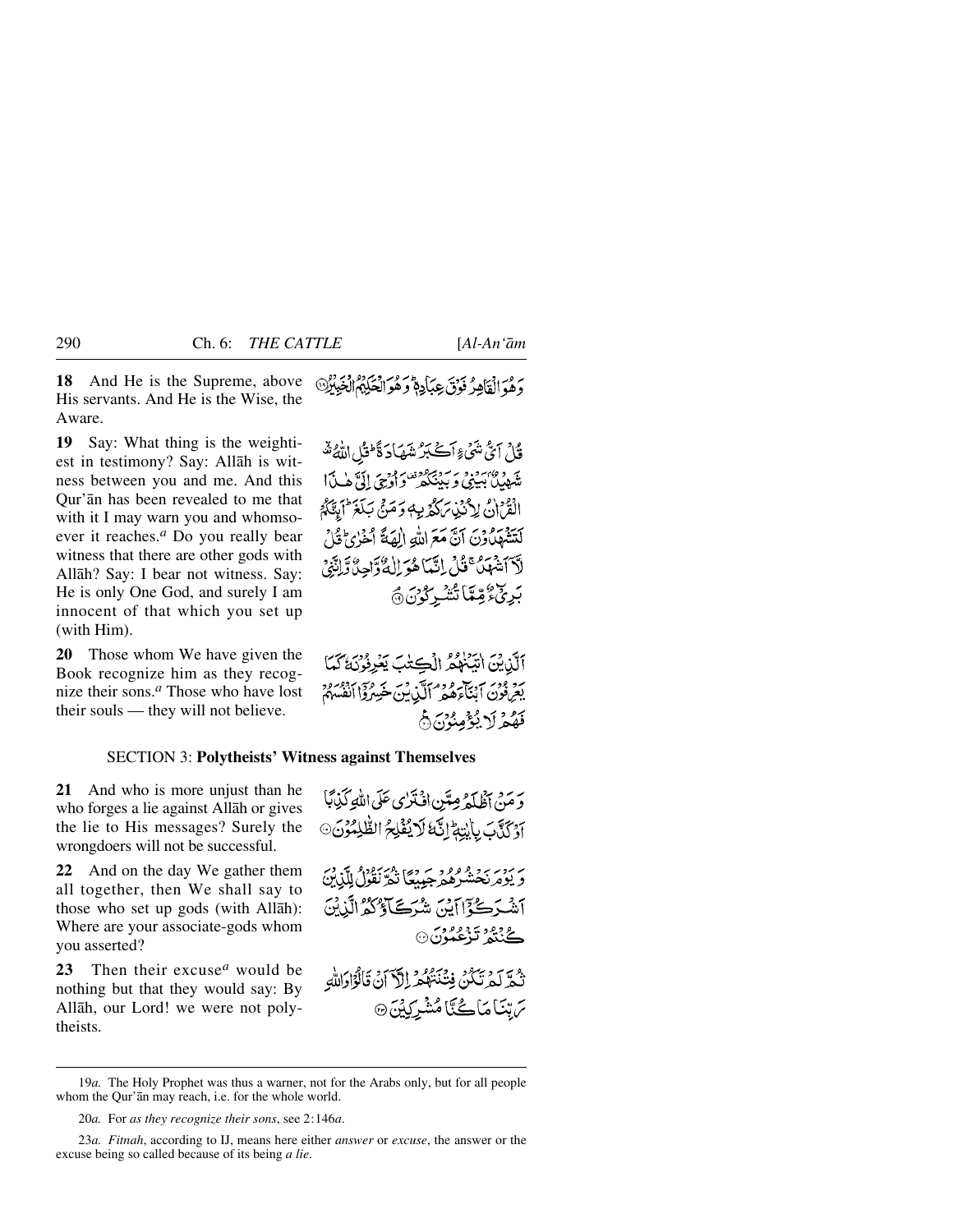**24** See how they lie against their own souls, and that which they forged shall fail them!

**25** And of them is he who hearkens to thee and We have cast veils over their hearts so that they understand it not and a deafness into their ears. And (even) if they see every sign they will not believe in it.*<sup>a</sup>* So much so that when they come to thee they only dispute with thee — those who disbelieve say: This is naught but stories of the ancients.

**26** And they forbid (others) from it, and they keep away from it; and they ruin none but their own souls while they perceive not.

**27** And if thou couldst see when they are made to stand before the Fire, and say: Would that we were sent back! We would not reject the messages of our Lord but would be of the believers.

**28** Nay, that which they concealed before will become manifest to them. And if they were sent back, they would certainly go back to that which they are forbidden, and surely they are liars.*<sup>a</sup>*

**29** And they say: There is nothing but our life of this world and we shall not be raised again.

أَنْظُرِ كَنْفَ كَذَبَدُ إِعَلَى أَنْفُسِهِمْ وَضَلَّ عَنْهُمْ مَّاڪَأَنُوْا بَفَنْزُوْنَ ۞

رَ مِنْهُمْ مِّنْ يَسْتَعِعُ إِلَيْكَ وَجَعَلْنَاعَلَى قُلُوۡبِهِمۡ ٱڪِنَّةً ٱنۡ يَّفۡقَهُوۡوُوۡ وَفِيۡٓ ٰ ذَائِهِمۡ دَنْدَا وَإِنْ يَتَرَدْا كُلِّ أَيَةِ لاَّ يُؤْمِنُوْا بِهَا حَتَّى إِذَا حَاءُوْكَ بِجَادِ لُوْنَكَ بَقُوْلُ الَّذِينَ كَعَرَاقِ إِنَّ هٰذَآ الدَّآسَاطِنُوۡ الۡدَوَّلِيۡ ۖ فِي

بر و دیږد بروه بریږد پرووی د<br>وهمربېلون عنه وینځون عنه وړان تَّهْلِكُوْنَ الْآَ أَنْفُسَهُمْ وَ مَا يَشْعُرُونَ ۞

وَ كَمْ تَيْرَى إِذْ وُقِفُوْا عَلَى التَّاسِ فَفَيَالُوْا بْلَيْتَنَا نُرَدٌّ وَلَا تُكَنِّبَ بِالْتِ مَ يِّنَا وَ نَكُوْنَ مِنَ الْمُؤْمِنِيِّنَ۞

يَاتِرِ بِيَدَابَهُمْ مَّا يَجَانُوْا بُخْفُوْنَ مِنْ قَبْلُ د کو دوم ایجادواییا فقو اعنهٔ دانلهٔ نگذیون

دَقَالُؤَاإِنْ هِيَ إِلاَّ حَيَاتُنَا اللَّانِيَا دَيَبَ نَحْنُ بِيَبْعُوُنِّ بِنَ ۞

<sup>25</sup>*a.* Veils were cast over their hearts because they would not believe even if they saw all the signs. As the words that follow show, they came to the Prophet, not for the purpose of listening to and pondering over what he said, but to dispute with him. The veils were due to their own actions; see 2:10*a*.

<sup>28</sup>*a.* The evil consequences of their deeds were hidden in this life, but they will become manifest in the life after death. And since, if they were sent back, the evil consequences of evil deeds would again be hidden from the physical eye they would revert to evil deeds.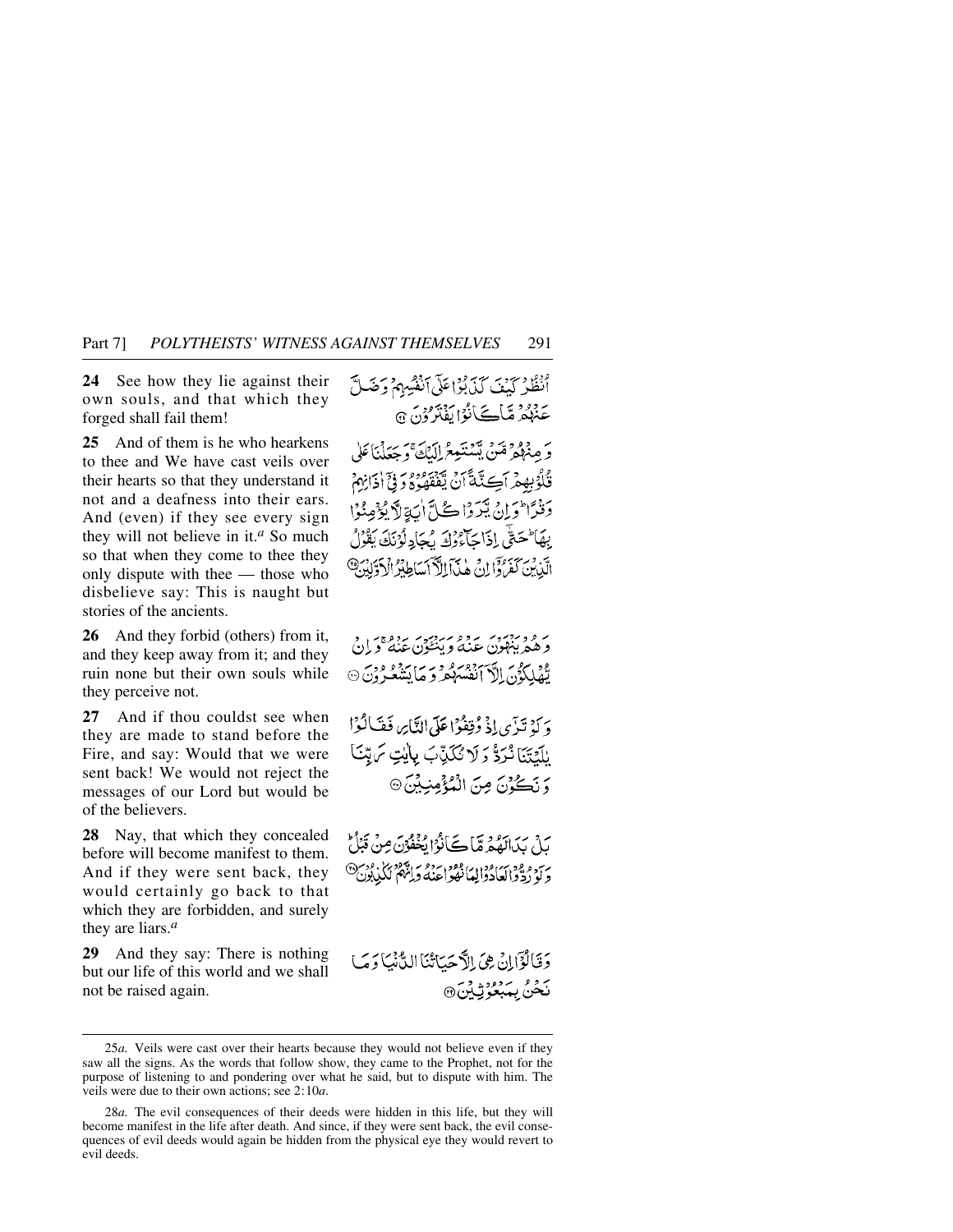**30** And if thou couldst see when they are made to stand before their Lord! He will say: Is not this the truth? They will say: Yea, by our Lord! He will say: Taste then the chastisement because you disbelieved.

دَ كَوْ تَزَى إِذْ وُقِفُوْا عَلَىٰ رَبِّهِمْ ثَالَ آلَيْيِي هٰذَابِانْحَقّْ قَالُوۡا بَلَىٰ وَيَرِيّنَا ۖ فَسَالَ بَدْ وَقُواالْعَنَابَ بِمَا كُنْتَهُ نَكْتُمُونَ جَ

#### SECTION 4: **Rejection of the Truth**

**31** They are losers indeed who reject the meeting with Allåh, until when the hour <sup>*a*</sup> comes upon them suddenly, they will say: O our grief for our neglecting it! And they bear their burdens on their backs. Now surely evil is that which they bear!

**32** And this world's life is naught but a play and an idle sport. And certainly the abode of the Hereafter is better for those who keep their duty. Do you not then understand?

**33** We know indeed that what they say grieves thee, for surely they give not thee the lie, but the wrongdoers give the lie to Allåh's messages.*<sup>a</sup>*

**34** And messengers indeed were rejected before thee, but they were patient when rejected and persecuted, until Our help came to them. And there is none to change the words of Allåh.*<sup>a</sup>* And there has already come

قَنْ خَسِرَ الَّذِينَ كَذَّبُوْا بِلِقَاءِ اللَّهِ حَتَّى إِذَاجَاتٍهُ مِمْ السَّاعَةُ بِغُنَةً فَالْوُايِجَسْرَتَنَا عَىلَى مَافَدَّطْنَافِيْهَا ٚ وَهُمْ يَجْمِلُوْ آدْ زَارَهُمْ عَلَى ظُهُّوْرِهِمْ أَإِكْرَ سَأَءَ مَا يَزِرُدُنَ<sup>0</sup>

دَ مَا انْجَبُوةُ الدُّنْيَآ الْأَلْعَبُ وَّلَوْدٌ وَلَلَّهِ لَهُ وَلَلَّهِ لَا الْأَخِيرَةُ خَيْرٌ لِلَّذِينَ يَتَّقَوُّنَ أَقَلَا تَقْقَدُنَ<sup>9</sup>

قِدْ، نَعْلَمْ إِنَّكَ لَمَحْزُنُكَ الَّذِي كَانَتْهُوْلُوْنَ فَأَنَّهُمْ لَا يُكَيِّبُونَكَ وَلَٰكِنَّ الطَّلِمِبْنَ بايت الله يَجْحَدُوْنَ ۞

وَلَقِينَ كُنَّبَتْ رُسُلٌ قِنْ قَبْلِكَ فَصَبَرُوْا عَلَىٰ مَا كُذَّبُوْا وَ اُوْ دُوْاحَتَّى أَنْبِهُمْ نَصْنَ وَلَا مُبَيِّلَ لِكَلِمْتِ اللَّهِ وَلَقَدْجَآءَكَ

<sup>31</sup>*a.* By the *hour* is meant their *doom*, as well as the hour of *final judgment*.

<sup>33</sup>*a.* The Prophet was known among them as *al-Amßn*, i.e., *the Faithful* or *the Truthful one*. His worst enemies at the height of their enmity admitted that he had never told a lie (B. 1:1). It was after he received the Divine revelation that he was called a liar, and hence it was really a denial of the Divine revelation, not a denial as to the Prophet's truthfulness.

<sup>34</sup>*a.* The context shows clearly that by *the words of Allåh* here are meant *the prophecies* foretelling the triumph of Truth and the overthrow of all opposition. As help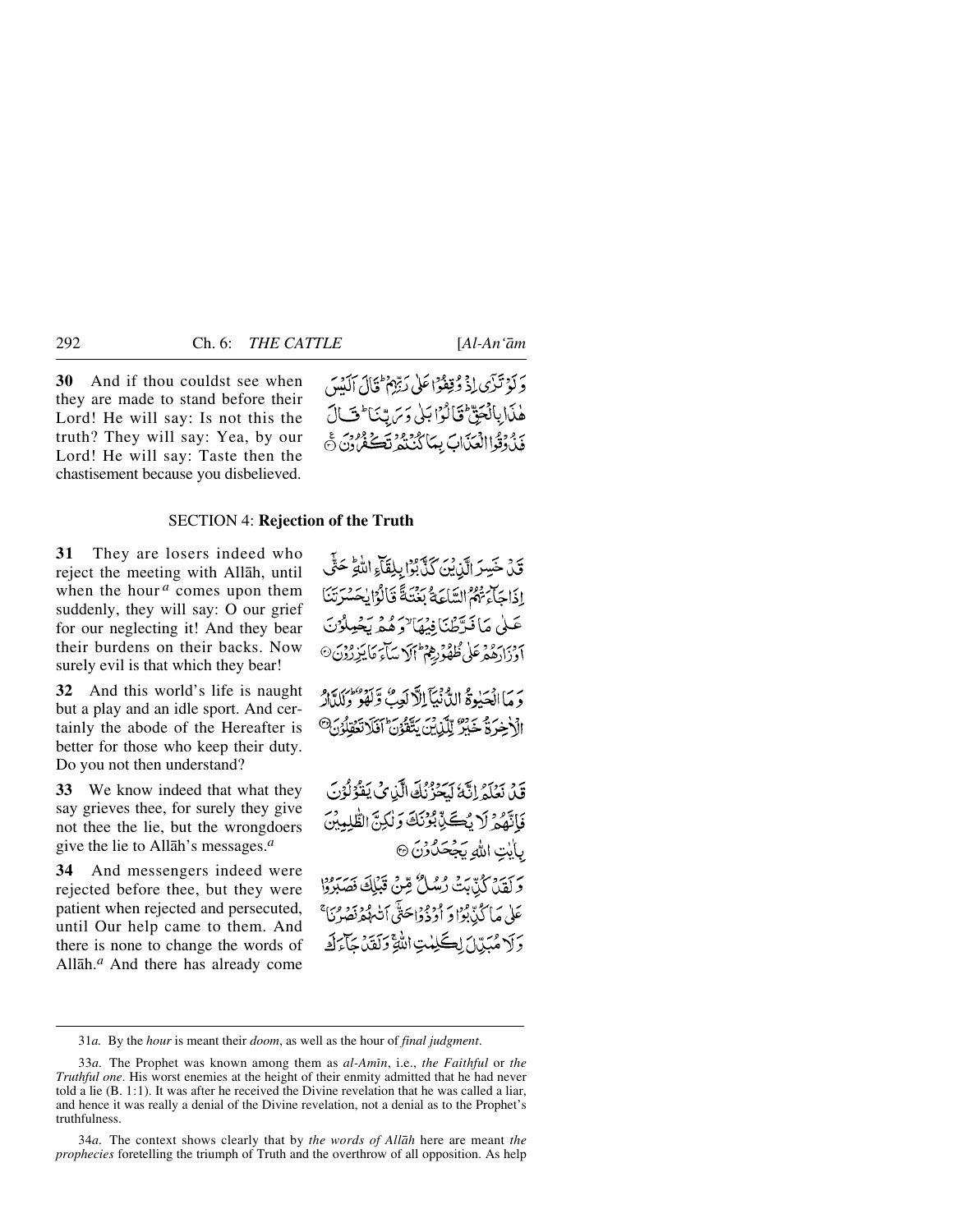to thee some information about the messengers.

**35** And if their turning away is hard on thee, then, if thou canst, seek an opening into the earth or a ladder to heaven, to bring them a sign!*<sup>a</sup>* And if Allåh pleased, He would certainly have gathered them all to guidance, so be not of the ignorant.

**36** Only those accept who listen. And (as for) the dead, Allåh will raise them, then to Him they will be returned.*<sup>a</sup>*

**37** And they say: Why has not a sign been sent down to him from his Lord? Say: Surely Allåh is Able to send down a sign, but most of them know not.*<sup>a</sup>*

**38** And there is no animal in the earth, nor a bird that flies on its two wings, but (they are) communities like yourselves. We have not neglected anything in the Book. Then to their Lord will they be gathered.*<sup>a</sup>*

وَإِنْ كَانَ كَبْرَ عَلَيْكَ إِعْرَاهِ مُؤْمِرٌ فَبَانٍ اسْتَطَعْتَ أَنْ تَبْتَغِيَ نَفَقًا فِي أَكْوَنَ هِنَ أَدْ سُلَّمَا فِي السَّيِّكَ فَتَأْتِيَهُمْ بِإِيَةٍ ۖ وَ لَبِهِ يَّنَآءَ اللَّهُ لَجَيِّعَهُمْ عَلَى الْهُبْايِ فَبِلا

مِنْ نْبَيَايِ الْمُؤْسَلِلِينَ ۞

تَكُوْنَنَّ مِنَ الْجُهِلِيْنَ @ اتَّمَايَسَتَجِيْبُ الَّذِيْنَ يَسْمَعُونَ ۚ وَالْمَوْنَىٰ بِبِعِنْهُمْ اللَّهُ نَيْمٌ إِلَيْهِ يُرْجَعُوْنَ نَ

وَقَالُوْالَوْلَا نُزِّلَ عَلَيْهِ إِيَاءٌ قِنْ تَرَبِّعُ قُدْلَ إِنَّ اللَّهَ قَادِئُ عَلَى أَنْ يَبْنَوْلَ أَبَدَّ وَّلْكِنَّ أَكْثَرَهُمْ لَا يَعْلَمُوْنَ®

وَمَامِنْ دَابَةٍ فِي الْأَرْضِ وَلَا ظَلِيرٍ يْطِيْرُ بِجَنَاجَيْهِ الدَّاْمَعُ آمِنَا أَكُرْ مَا فَتَرَطْنَانِي الْڪِتْبِ مِنْ شَيْءٍ نُكُمَّ إِلَى مَ بِبْهِمْ بِكِحْشَرُوْنَ ۞

36*a.* Those addressed by the Prophet are here divided into two classes: (1) those who listen: they accept the Prophet and become believers; (2) those who are spiritually dead and pay no heed to the Prophet's warning. Even the latter are not to be despaired of, for Allåh will raise them too to spiritual life. Their being returned to Allåh stands here for their submission to God and ultimate acceptance of the Truth.

37*a.* The sign spoken of here is the sign asked for in v. 35. Allåh did send the very sign demanded, as we find the Arabs submitting to the Holy Prophet almost in a body after the conquest of Makkah.

38*a.* Other creatures are all provided for by Allåh as men are, so far as physical needs are concerned, and therefore man must obey the laws of nature as other animals do. But man's nature aspires to something higher, and it is to satisfy that spiritual

came to messengers before the Holy Prophet, so would help come to him, and this was a prophecy which none could change and whose fulfilment was sure.

<sup>35</sup>*a.* By *sign* is meant a sign that should bring all to guidance, as shown by what follows. Their doom was pronounced, and that word must be fulfilled, as affirmed in the previous verse; but the demand of the people to be overawed into an immediate submission to the Prophet by a sign was not in accordance with the Divine Law.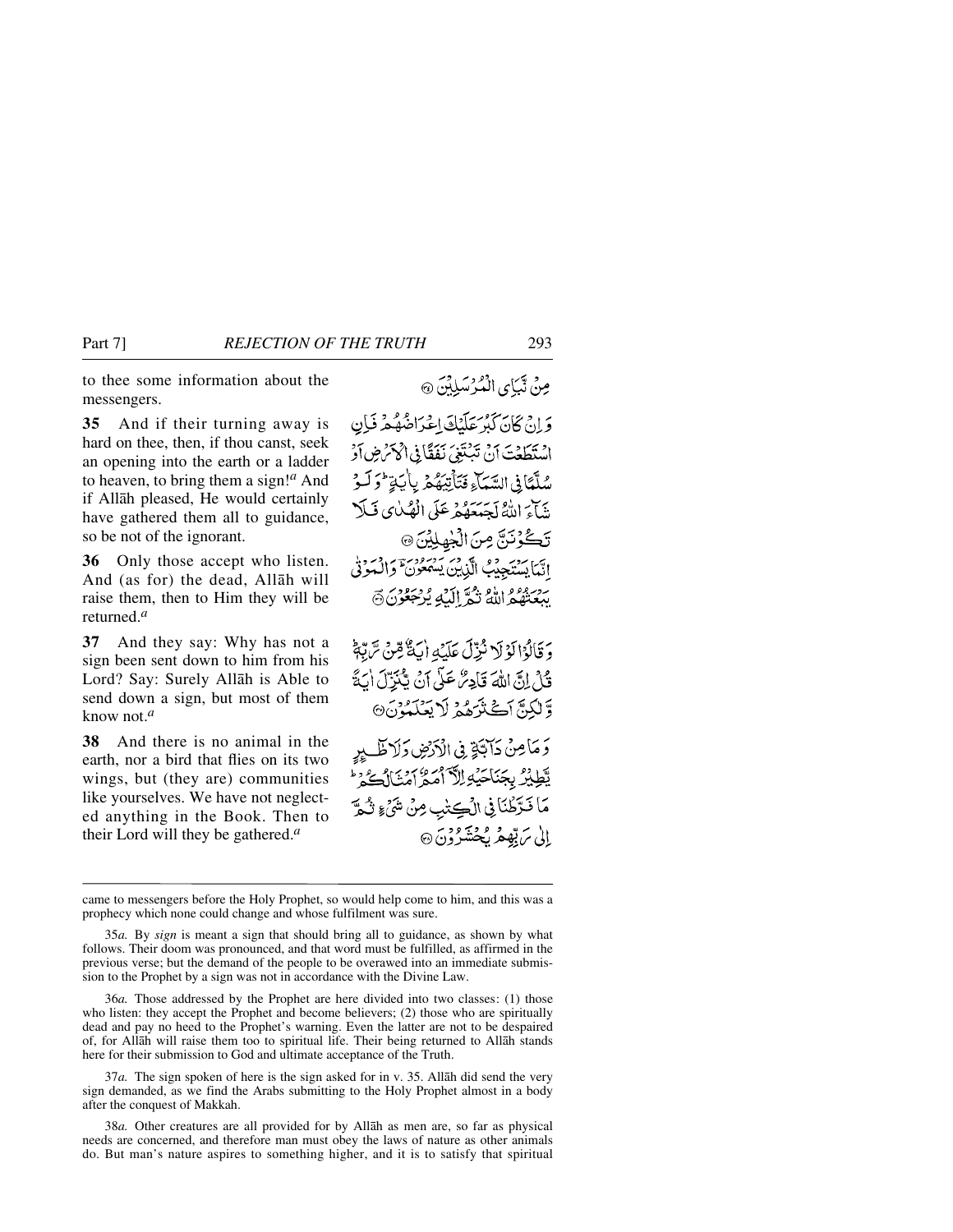**39** And those who reject Our messages are deaf and dumb, in darkness. Whom Allåh pleases He leaves in error. And whom He pleases He places on the right way.

**40** Say: See, if the chastisement of Allåh overtake you or the hour come upon you, will you call on others than Allåh, if you are truthful?

**41** Nay, Him you call upon, so He removes that for which you pray, if He pleases, and you forget what you set up (with Him).*<sup>a</sup>*

وَ الَّذِينَ كَذَّبُوْا بِالْتِنَاصُعُّ وِّ بِكُمْ ۚ فِي الظُّلُّلُن أَمَنْ يَتَنَا اللَّهُ يُضْلِلْهُ ۖ وَمَنْ يَّسَ بَجْعَلْهُ عَلَىٰ صِرَاطٍ مُّسْتَقِيْهِنَّ

قُبِينَ سَرِّ مِنْ مِنْ إِنِّي أَنْبَ كُوعَةَ إِنَّ اللَّهِ أَوْ آتَتَكُمُ السَّاعَةُ آخَيْرَ اللَّهِ تَدْعُوْنَ ۚ انْ ڪُنٽُمُرُ *طَينَ قِينَ ۞* بَارْ إِيَّالِمُ نَبْدُ عُوْنَ فَيَكَنَّفْفُ مَا تَدْ عُوُنَ البَّهِ إِنْ شَاءِ وَتَنْسُونَ مَأْتَشْرِكُونَ ﴾

#### SECTION 5: **Consequences of Rejection**

**42** And indeed We sent (messengers) to nations before thee then We seized them with distress and affliction that they might humble themselves.

**43** Yet why did they not, when Our punishment came to them, humble themselves? But their hearts hardened and the devil made all that they did seem fair to them.

**44** Then, when they neglected that with which they had been admonished, We opened for them the gates of all things. Until, when they rejoiced in that which they were

وَيَقِيْنَا آَيْنَ مَدَيْنَالِيَّ أَمَسِهِ قِينٌ قَبْلِكَ فَأَخَذْنَ نُهُمْ بِالْبَأْسَاءِ وَالضَّــدَّاءِ م و و ديكتر كون 9 فَلَدْلَآ إِذۡ حَآءَهُمۡ بِٱمۡمَاۤ تَضَرَّعُوۡا دَلَٰكِنَّ قِيِّبَتْ فَكَوْبِهُمْ وَرَبِّينَ لَهُمْ الشَّيْطِينَ مَا كَانُوُمْ يَعْمَلُونَ @ فَلَدًّا نَسُوْا مَا ذُكِّرُوْا بِهِ فَتَحْنَأُعَلَيْهِمْ آنوَابَ كُلِّ شَيْءٌ مِحَتَّى إِذَا فَدِحْوًا مَأَأْوُثَوْٓا

craving that prophets are sent. This verse, moreover, points, as it were, to two classes of men — those who, like beasts, are wholly bent on earth and cannot rise, and those who rise like birds, soaring upward to the higher spiritual regions. The concluding words of the verse — *then to their Lord will they be gathered* — are in reference to mankind and, as compared with other animals, point to the Higher life, the life eternal in God. There is no mention here or anywhere else in the Holy Qur'ån of the lower animals being raised to a new life for Judgment.

<sup>41</sup>*a.* In dire distress and affliction even the polytheist finds nobody to call upon but God. This shows that a belief in the Divine existence and Unity of God is inherent in human nature.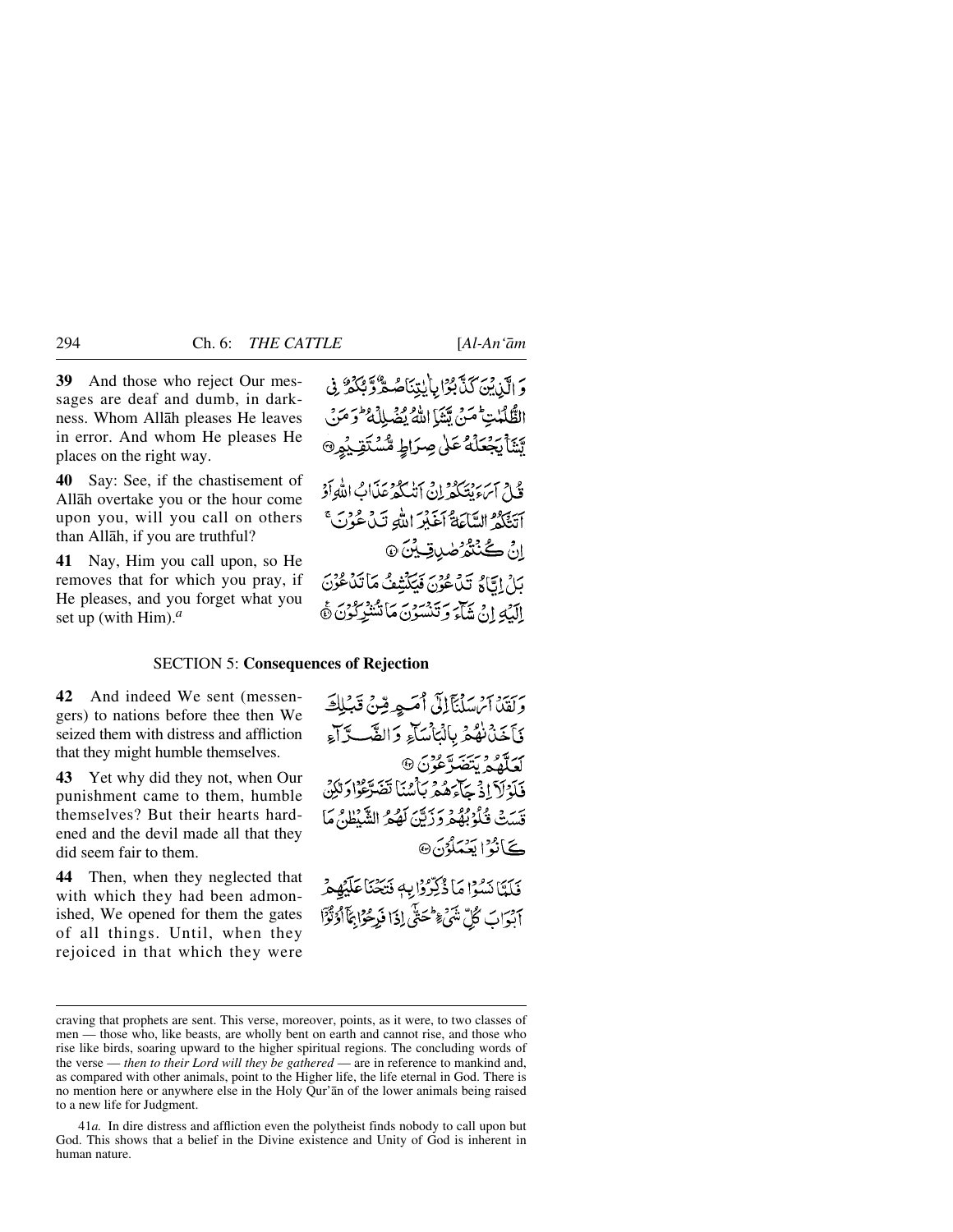given, We seized them suddenly; then lo! they were in utter despair.*<sup>a</sup>*

**45** So the roots of the people who did wrong were cut off. And praise be to Allåh, the Lord of the worlds.*<sup>a</sup>*

**46** Say: Have you considered that if Allåh should take away your hearing and your sight and seal your hearts, who is the god besides Allåh that can bring it to you? See how We repeat the messages yet they turn away!

**47** Say: See, if the chastisement of Allåh should overtake you suddenly or openly, will any be destroyed but the wrongdoing people?

**48** And We send not messengers but as bearers of good news and warners; then whoever believes and acts aright, they shall have no fear, nor shall they grieve.

**49** And as for those who reject Our messages, chastisement will afflict them because they transgressed.

**50** Say: I say not to you, I have with me the treasures of Allåh, nor do I know the unseen, nor do I say to you that I am an angel; I follow only that which is revealed to me. Say: Are the blind and the seeing alike? Do you not then reflect?*<sup>a</sup>*

آخَذْنَهُمْ بَغْتَةً فَإِذَاهُمْ مُّبْلِسُوْنَ @

فَقُطِعَ دَابِرُ الْفَوْمِ الَّذِيْنَ ظَلَمُوْا وَالْحَمْلُ لِلَّهِ مَرْبِّ الْعُلَيْدِيْنَ @ مع ديسره معزود من الله سعد ڪمرڙ<br>فيا پيءِ پنجران آخڏالله سعد ڪمرڙ انصَابِرَكُمْ وَخَذَهَرْ عَلَى قُلُوْبِ كَمُرْتَّقِنَّ بَهُ اللَّهِ يَأْتِيَكُمْ بِهِ ۚ أَنْظُرُ كَيۡ نُصَرِّفُ الْأَيْتِ تُقْرَّهُمْ يَصْدِقُونَ ۞ قبل اس مرد بعد دوس برد و به .<br>فبل اسء منتكهر إن امليكه عبدال - الله بَيْنَةُ أَدْخَوْجَةً مَبِينٌ مُهْلَڪٌ الْقَدْمُ الطُّلْمُهُنَّ ۞ وَ مَا نُرُسِلُ الْمُرْسَلِيْنَ إِلَّ صُبَيْتٌ بِيْنَ دَ مُنْذِرِ بِنَ يَحْمَنُ أَمَنَ دَاَصْلَحَ فَلَا خَزْنٌ عَلَيْهِمْ وَلَا هُمْ يَخْزِنُونَ ۞ بِيَاكَانُوْا يَفْسُقُونَ ۞ قُلْ لَأَ ٱقْوَلُ لَكُمْ عِنْدِينَ خَزَايِنُ اللَّهِ دَلْآآَعْلَةُ الْغَنْبَ دَلَآاَقُوۡلُ لَڪُمۡ إِنَّ مَلَكٌ ْإِنْ أَتَيْبِعُ الْأَمْبَابُوْسَي إِلَيٌّ قُلْ هَ يَسْنَوِي الْأَعْلَى وَالْبَصِيْرُ ۖ اَفْلَا تَتَفَكَّرْ

<sup>44</sup>*a.* By *opening the gates of all things* is meant that all comforts of life were made accessible to them.

<sup>45</sup>*a.* By cutting off the *roots* is meant the destruction of the ringleaders in particular.

<sup>50</sup>*a.* Never did a prophet talk in plainer language and with a greater modesty to his people. Appearing among a superstitious and ignorant people, he could have claimed any supernatural powers for himself, and the people would willingly have accepted him. But he told them plainly that he was but a man; he had no treasures, nor did he lay claim for himself as a man to know the secrets of the future, nor did he profess to be any more than a mortal. What distinguished him from the rest of mankind was that Allåh revealed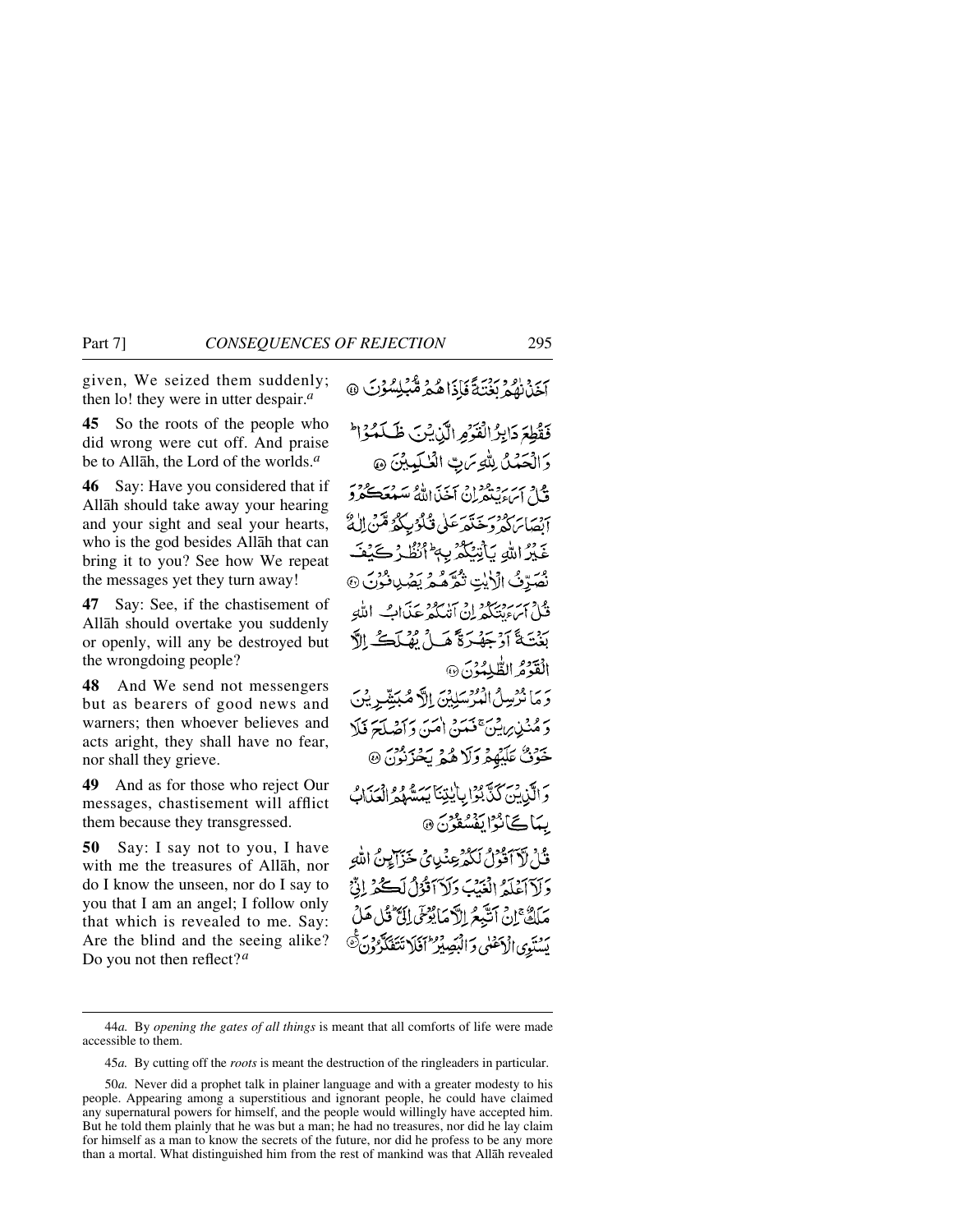### SECTION 6: **Reward of Believers**

**51** And warn with it those who fear that they will be gathered to their Lord — there is no protector for them, nor any intercessor besides Him — so that they may keep their duty.

**52** And drive not away those who call upon their Lord, morning and evening, desiring only His pleasure. Neither art thou accountable for them in aught, nor are they accountable for thee in aught, that thou shouldst drive them away and thus be of the wrongdoers.*<sup>a</sup>*

**53** And thus do We try some of them by others so that they say: Are these they upon whom Allåh has conferred benefit from among us?*<sup>a</sup>* Does not Allåh best know the grateful?

وَ آَنَيْنِ ثَرِيدٍ الَّذِينَ يَخَافُوْنَ أَنْ يُحْشَرُوْا إِنِّي دَبِّهِمْ لَكِيْنَ لَهُمْ مِّنْ دُوْنِهٖ وَلِيٌّ وَلَا شَفِيعُ لَعَلَّهُمْ يَتَّقُونَ@

وَلَا تَطَرُدِ الَّذِينَ بَنْ عُوْنَ رَبَّهُ وَ بِالْغَارِةِ وَالْعَيْنِيُّ يُرِيْدُوْنَ دَجْهَةً كُلَّا عَلَيْكَ مِنْ حِسَابِهِمْ قِنْ شَيْءٍ وَّ مَا مِنْ حِسَابِكَ عَلَيْهِمْ قِنْ شَيْءٍ فَتَطْرُدَهُمْ فَتَكْرُنَ صِنَ الظُّلِيِينَ @

وَكَذَٰلِكَ فَنَنَآ بَعۡصَهُمۡ بِبِعۡضٍ لِّيَقُوۡنُوۡٓا اَهۡوَٰٓلَآءِ مَنَّ اللَّهُ عَلَيْهِمْ قِنْ بِيَنِنَا ۖ أَلَيْسَ اللَّهُ بِأَعْلَمَ بِالشَّكِرِيْنَ۞

His will to him, and he faithfully followed and translated into practice everything that he received from on High. And as he himself was, so he wanted others to be. It was not his object to make his followers possessors of treasures, or wonder-workers, or fortunetellers, but *men* first and last — men true to themselves and true followers of the high principles of life which had been revealed to him. He plainly told the people what was wanted of them, and it is for his plain speaking that he is frequently called in the Holy Qur'ån *a plain warner*.

"Here he declares himself unacquainted with the secrets of God" is the remark which the noble words of the above verse draw from a Christian annotator, and the grotesque conclusion is immediately drawn that "he confesses he does not possess the gift of prophecy". What is meant by the verse is that, as a man, Muhammad was like other men, i.e., he did not know the unseen, etc., but, as a prophet, he knew and followed everything revealed to him by Allåh. The unique greatness and nobleness of the Prophet lie in the fact that he never tried to put himself before people as superhuman.

52*a.* The commentators agree that this verse was revealed when some leading Quraish expressed their willingness to accept the Prophet if the poorer Muslims were not allowed to remain in his company at the time. The poor and the rich are here brought to the same level; they are all men, they have equal claims to learn and practise the truth. Nay, those who accepted the truth had a prior claim on the Prophet's attention. Truth is equally accessible to all; to the religion of Islåm, no aristocracy is known. Before the Great Master the differences of rank, wealth and colour sink into insignificance, and therefore before Allåh's Messenger, as before Allåh Himself, they must all stand upon one level. *Everyone is answerable for what he does* is the golden principle preached by Islåm.

53*a.* The simple and decisive answer given above no doubt wounded the pride of the wealthy Quraish, who were required to sit along with the poor slaves whom they never treated as human beings, and thus they were tried.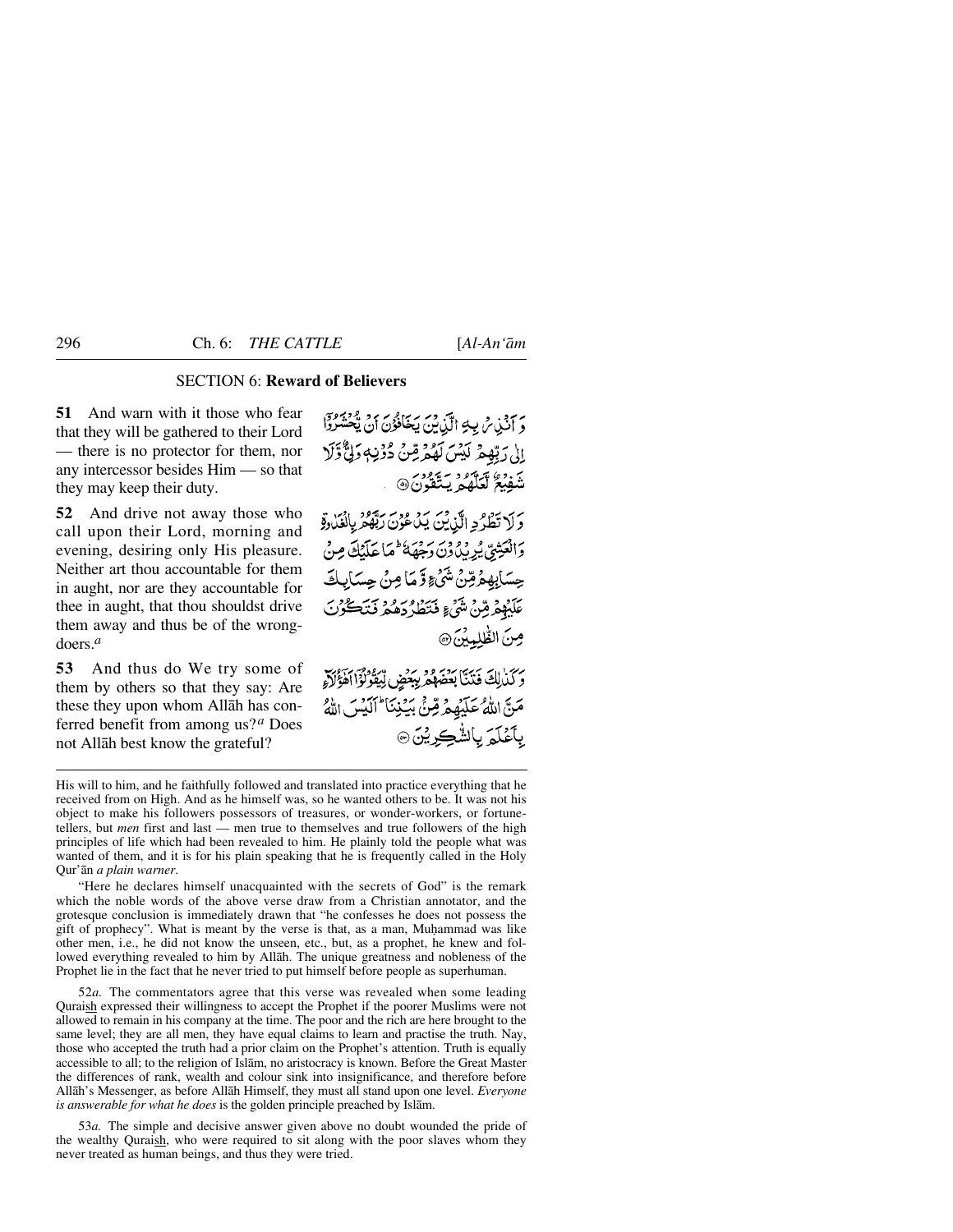**54** And when those who believe in Our messages come to thee, say: Peace be to you, your Lord has ordained mercy on Himself, (so) that if anyone of you does evil in ignorance, then turns after that and acts aright, then He is Forgiving, Merciful.

**55** And thus do We make distinct the messages and so that the way of the guilty may become clear.

وَ إِذَاجَاءَكَ الَّذِينَ يُؤْمِنُونَ بِالْبَنَانَقَالُ سَلَمْ عَلَيْكُمْ كَتَبَ يَ لَيْكُمْ عَسَلَى نَفْسِهِ الدَّجْيَةَ لِأَنَّهَ مَنْ عَبِيلَ مِنْكُمْ سُوِّءً ا بِجَهَالَةِ شُكِّرْتَابَ مِنْ بَعْدِهِ وَآَصُلَحَ فَأَتَّهُ غَفْوُمْ دَّجِيدُ ۞ وَكَنْ لِكَ نُفَصِّلُ الْأَيْتِ وَلِتَسْتَبِيبُنَ سَبِيُلُ الْمُجْرِمِيْنَ،

### SECTION 7: **Divine Judgment**

**56** Say: I am forbidden to serve those whom you call upon besides Allåh. Say: I follow not your low desires, for then indeed I should go astray and should not be of the guided ones.

**57** Say: Surely I have manifest proof from my Lord and you call it a lie. I have not with me that which you would hasten. The judgment is only Allåh's. He relates the truth and He is the Best of deciders.

**58** Say: If that which you would hasten were with me, the matter would have certainly been decided between you and me. And Allåh best knows the wrongdoers.

**59** And with Him are the treasures*<sup>a</sup>* of the unseen — none knows them but He. And He knows what is in the land and the sea. And there falls not a leaf but He knows it, nor is there a grain in the darkness of the earth, nor

قُلْ إِنِّ نُهُيْتُ أَنْ آعَٰبُ الَّذِيْنَ تَذْكُرُنَ مِنْ دُوِّنِ اللَّهِ تُمَلُّ لَكَ أَتَّبِعُ أَهْوَاءَكُمُّ تَنَّ ضَلَلْتُ إِذَا وَمَآ آنَا مِنَ الْمُهۡتَدِيشِ ۞

قُلْ إِنِّيٌّ عَلَى بَيِّنَةٍ مِّنْ رَبِّيْ وَكَيْ أَيُّهُ بِهِمَّ عِنْدِيْ مَاتَسْتَعْجِلُوْنَ بِهِمَّ اِن الْحُكْمُ الْآلِيَّةِ يَفْصٌّ الْحَقَّ وَ هُـوَ خَبِيرُ الْفَصِلِينَ ۞ قَارُ لَّوْ أَنَّ عِنْدِيْ مَا تَسْتَغْجِلُوْنَ بِ4 لَقَفِيمَ الْأَصْدُ بَكِيْنِي وَبَدِيْنِكُمْ \* وَ اللَّهُ آغَكْثُرُ بِالظَّلِيِيْنَ ۞

وَعِنْدَهُ مَفَاتِحُ الْغَيْبِ لَا يَعْلَمُهَا الَّ هُوَ لَوَيَعۡلَمُ مَا فِي الۡبَدِّ وَالۡبَحۡدِ ۚ وَ مَا تَسْقُطُ مِنْ وَّرَتَةٍ إِلاَّ يَعْلَمُهَا وَلَاحَبَّةٍ فِي ظُلُمْتِ الْأَمْرَضِ وَلَا رَطْبِ وَلَا يَابِسِ

<sup>59</sup>*a.* The word *maf åti√* is plural of *miftå√* as well as of *mafta√*, the former meaning *key* and the latter *repository* or *a treasure* (LL). Hence both significances are admissible.